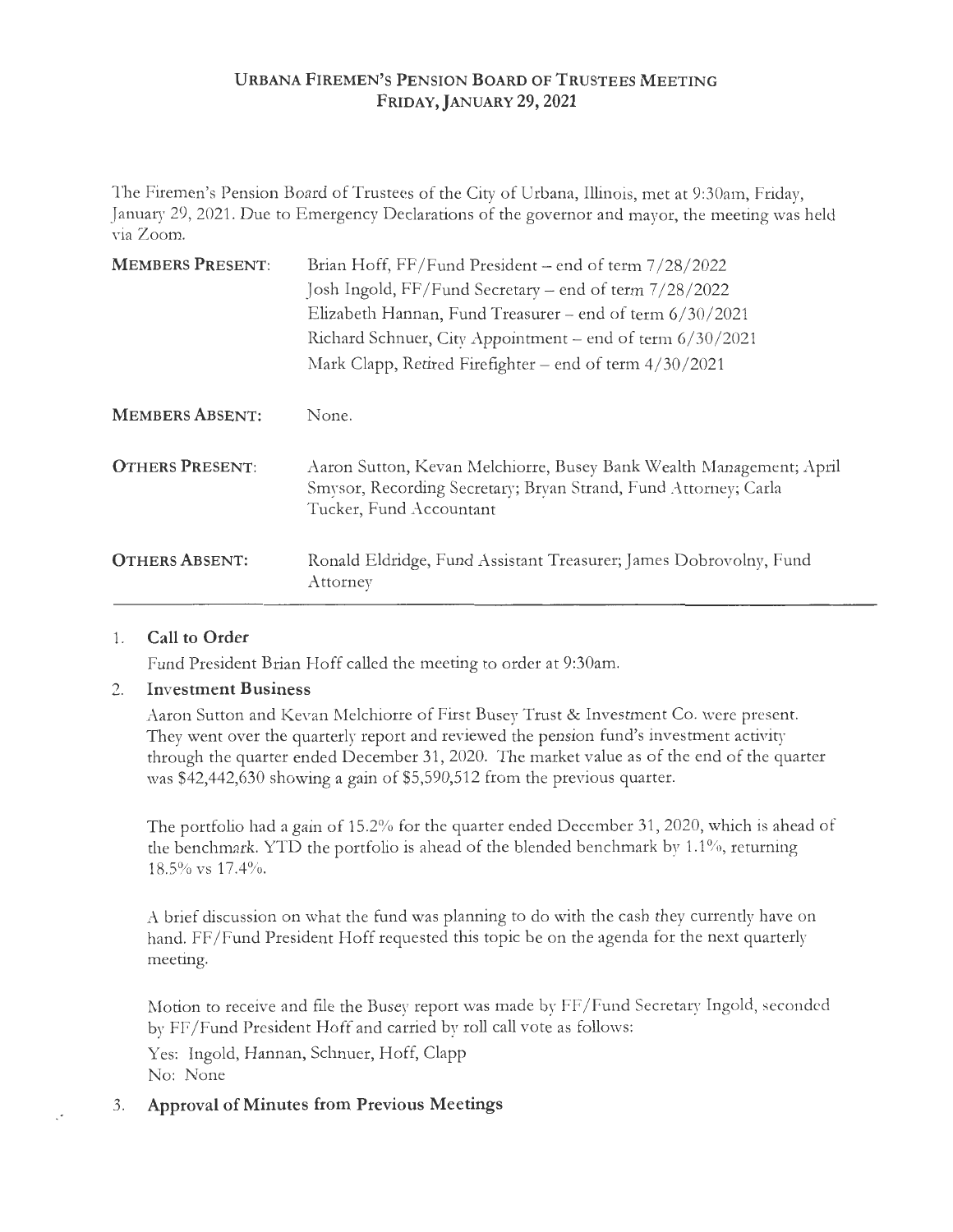Urbana Firemen's Pension Board of Trustees Minutes: January 29, 2021 Page 2 of 3

> A motion to approve the minutes from the October 30, 2020 and November 6, 2020 meeting was made by Fund Treasurer Hannan, seconded by FF / Fund President Hoff, and carried by roll call vote as follows:

Yes: Ingold, Hannan, Schnuer, Hoff, Clapp No: None

## 4. **Approval of Financial Report and Pension Benefit Changes**

Fund Treasurer Hannan stated there is nothing unusual this quarter but this is the time of year that pensioners who qualify for their 3% increases will receive that increase.

A motion to approve the increases detailed in the report was made by Fund Treasurer Hannan, seconded by FF/Fund Secretary Ingold, and carried by roll call vote as follows:

Yes: Ingold, Hannan, Schnuer, Hoff, Clapp No: None

A motion to accept the quarterly financial report was made by Fund Treasurer Hannan, seconded by Trustee Clapp, and carried by roll call vote as follows:

Yes: Ingold, Hannan, Schnuer, Hoff, Clapp No: None

### 5. **Public Input**

There was none.

#### 6. **Unfinished Business**

- a. Fiduciary liability renewal from  $2/1/2021$  to  $2/1/2022$ 
	- Quote is for \$3,706 (Previous year was \$3,682)

A motion to approval the renewal of the fiduciary liability at \$3, 706 was made by Fund Treasurer Hannan, seconded by FF / Fund President Hoff, and carried by roll call vote as follows:

Yes: Ingold, Hannan, Schnuer, Hoff, Clapp No: None

### 7. **NEW BUSINESS**

- a. New Hires
	- Aldo Gomez, Tier 2, Hire date 11 / 16/ 2020
	- Auste Shelmadine, Tier 2, Hire date  $1/4/2021$

A motion to accept new hires Aldo Gomez and Auste Shelmadine into the fund was made by FF/Fund President Hoff, seconded by Fund Treasurer Hannan, and carried by roll call vote as follows:

Yes: Ingold, Hannan, Schnuer, Hoff, Clapp No: None

b. Approval of January benefits increases

Already approved with financial report.

### 8. **NEXT QUARTERLY MEETING**